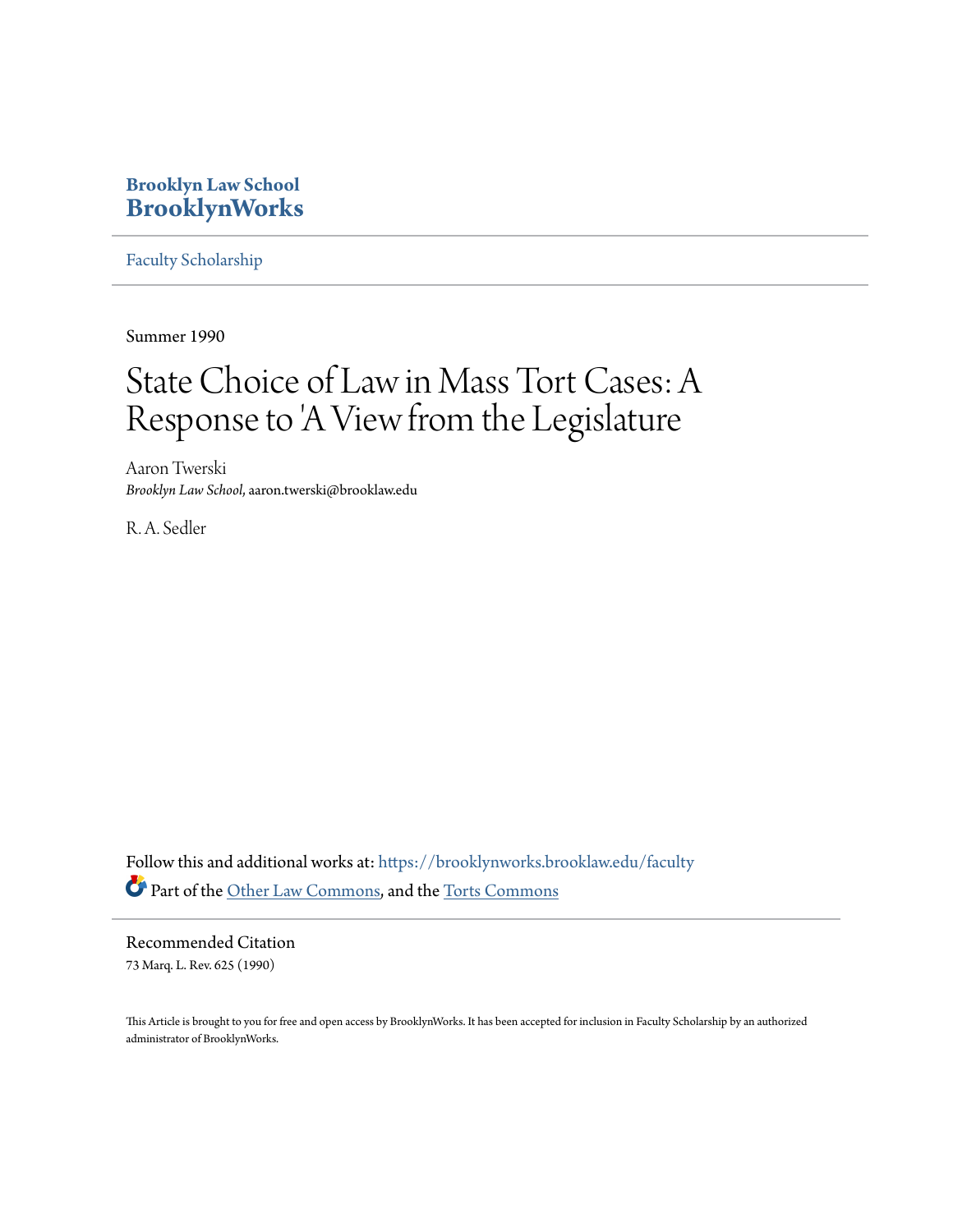## **STATE CHOICE OF LAW IN MASS TORT CASES: A RESPONSE TO "A VIEW FROM THE LEGISLATURE"**

#### ROBERT **A.** SEDLER\* **AARON** TWERSKI\*\*

In an article entitled *The Case Against All Encompassing Federal Mass Tort Legislation: Sacrifice Without Gain, 1* we voiced our objections to proposed legislation which would empower federal courts to consolidate the litigation of "mass torts" in a single federal court and require that court to apply the substantive law of a "single designated jurisdiction." The proposed legislation toward which our objections were directed included the Multiparty, Multiforum Jurisdiction Act of 1989,<sup>2</sup> which was sponsored by Congressman Robert W. Kastenmeier of Wisconsin.3 On the pages of this law review, Mr. Kastenmeier and Charles Gardner Geyh, Counsel of the House Judiciary "Subcommittee on Courts," responded to our article.<sup>4</sup>

Anyone possessing even passing familiarity with the subject of judicial administration knows that Congressman Kastenmeier has brought to the House Judiciary Committee the rare combination of extraordinary intelligence and personal dedication to the improvement of the American judicial system. When we undertook an analysis of H.R. 3406, we did so because we believed, notwithstanding the best intentions of the bill's authors, that such legislation would do more harm than good. The Kastenmeier and

<sup>\*</sup> Professor of Law, Wayne State University. A.B., University of Pittsburgh, 1956; **J.D.,** University of Pittsburgh, 1959.

<sup>\*\*</sup> Professor of Law, Brooklyn Law School. A.B., Beth Medrash Elyon Research Institute, 1960; **J.D.,** Marquette University, 1965; B.S., University of Wisconsin-Milwaukee, 1970.

<sup>1.</sup> Sedler & Twerski, The Case Against All Encompassing Federal Mass Tort Legislation: Sacrifice Without Gain, 73 MARQ. L. REV. 76 (1989).

<sup>2.</sup> H.R. 3406, 101st Cong., 1st Sess., 135 **CONG.** REc. 3,275-76 (1989).

<sup>3.</sup> Representative Robert W. Kastenmeier, a Democrat from Wisconsin, was first elected to the U.S. House of Representatives in 1958 and held the 2d Congressional District seat until 1990.

The Kastenmeier bill, Multiparty Multiforum Jurisdiction Act, H.R. 3406, was *not* included in the bill that passed the Senate in the closing days of the 101st Congress. The Kastenmeier bill passed the House and was on the Senate consent calendar but was later dropped due to Senator Howell T. Heflin's (D-Ala.) objections. Senator Heflin objected because he had not held a hearing to consider the bill's consolidation procedure for cases arising from single event mass disasters. Congressman Kastenmeier was expected to reintroduce his bill in the 102d Congress and Senator Heflin has agreed to hold a hearing on the bill. Exactly what impact Kastenmeier's failure to be reelected will have on this bill is unknown.

<sup>4.</sup> Kastenmeier & Geyh, *The Case in Support of Legislation Facilitating the Consolidation of Mass-Accident Litigation: A View from the Legislature, 73 MARQ. L. REV. 535 (1989).*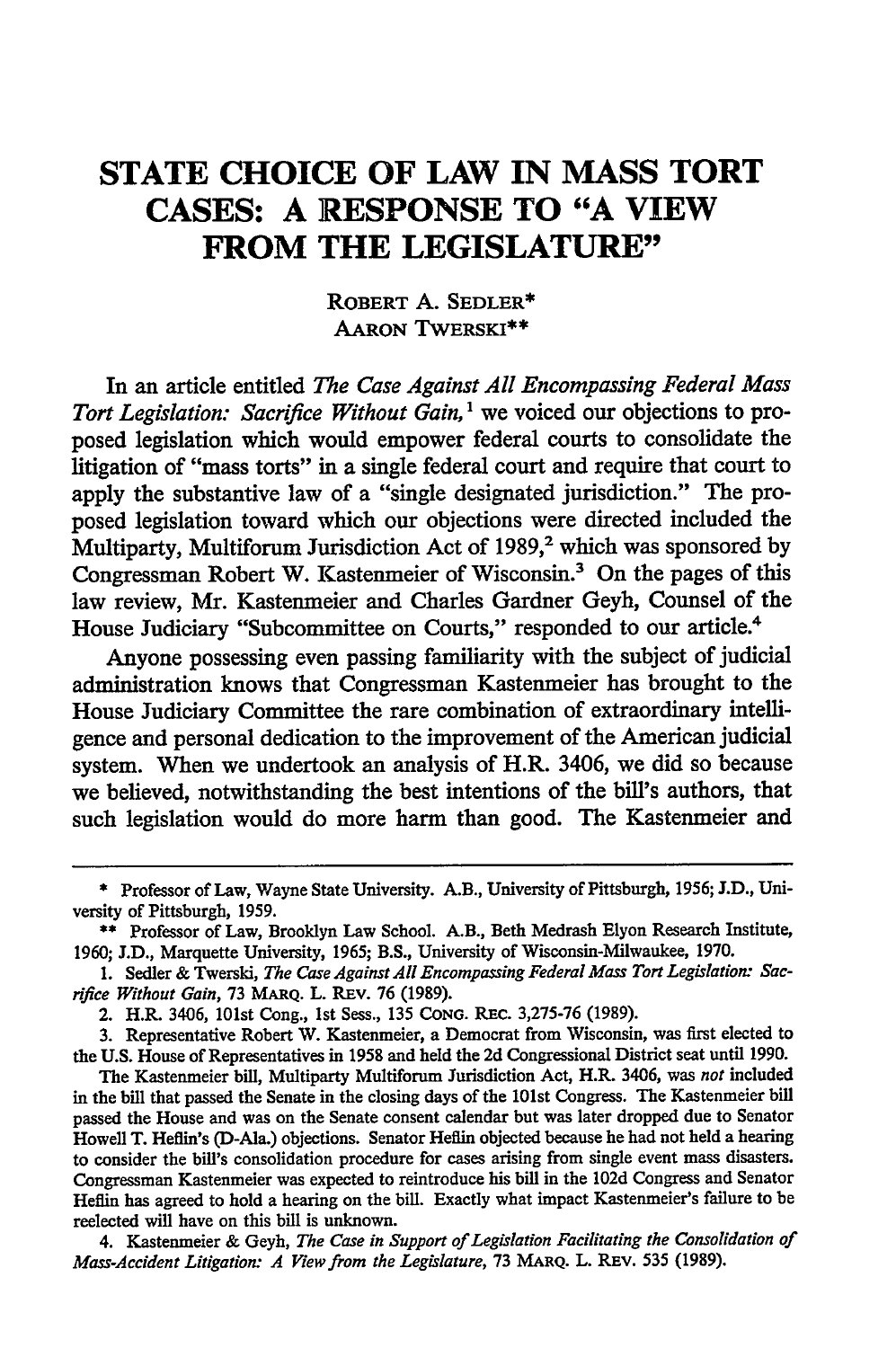Geyh response is, as one would expect, very good. We are delighted that they have joined issue with us. It is a tribute to the American political process that the authors took the time and care to draft such a thoughtful and insightful response to appear in an academic forum. Nonetheless, the clarity of their response has revealed issues that convince us that we were quite right in our original opposition to the bill  $-$  more right than we first imagined.

#### I. OUR CORE **CONCERN:** THE APPLICABILITY OF **STATE CHOICE** OF LAW **IN** "MAss TORT" CAsES

Congressman Kastenmeier and Mr. Geyh note that their work is "both something less and something more" than a reply.<sup>5</sup> As they state, it is "something less" in the sense that they are trying to respond "to the core, policy-level concerns that underlie the more specific objections [we] raise," and it is "something more" in the sense that they "do not confine [themselves] to rebutting criticisms that have been directed at the bill, but take the opportunity to offer a legislative perspective on efforts to consolidate duplicative litigation, with a focus on H.R. 3406."<sup>6</sup>

In the same spirit, our reply will be something less in that we will focus only on our strongest objection to H.R. 3406: that it would require the displacement of state choice of law in mass tort cases by a federally-imposed "law of a designated single jurisdiction" rule. We submit that, totally apart from whether consolidation of mass tort cases is necessary or desirable, if consolidation ever does occur it should be accomplished without displacement of state choice of law. Where the mass tort cases have been consolidated, the federal court should be required to follow state choice of law and reach the same choice of law result that would be reached by the court of the state from which the case was transferred.<sup>7</sup>

This approach to the applicability of state choice of law in transferred mass tort cases is the same as is now followed in diversity cases when there is a venue transfer from one federal court to another.<sup>8</sup> The transferee court must apply the law that would have been applied by the court of origination

*<sup>5.</sup> Id.* at 537.

**<sup>6.</sup>** *Id.*

<sup>7.</sup> Under H.R. 3406, mass tort cases could be brought in or transferred to the federal courts on the basis of minimal diversity and consolidated for hearing and trial before a single federal court. Sedler & Twerski, *supra* note 1, at 79-81.

<sup>8. 28</sup> U.S.C. **§** 1404(a) (1988).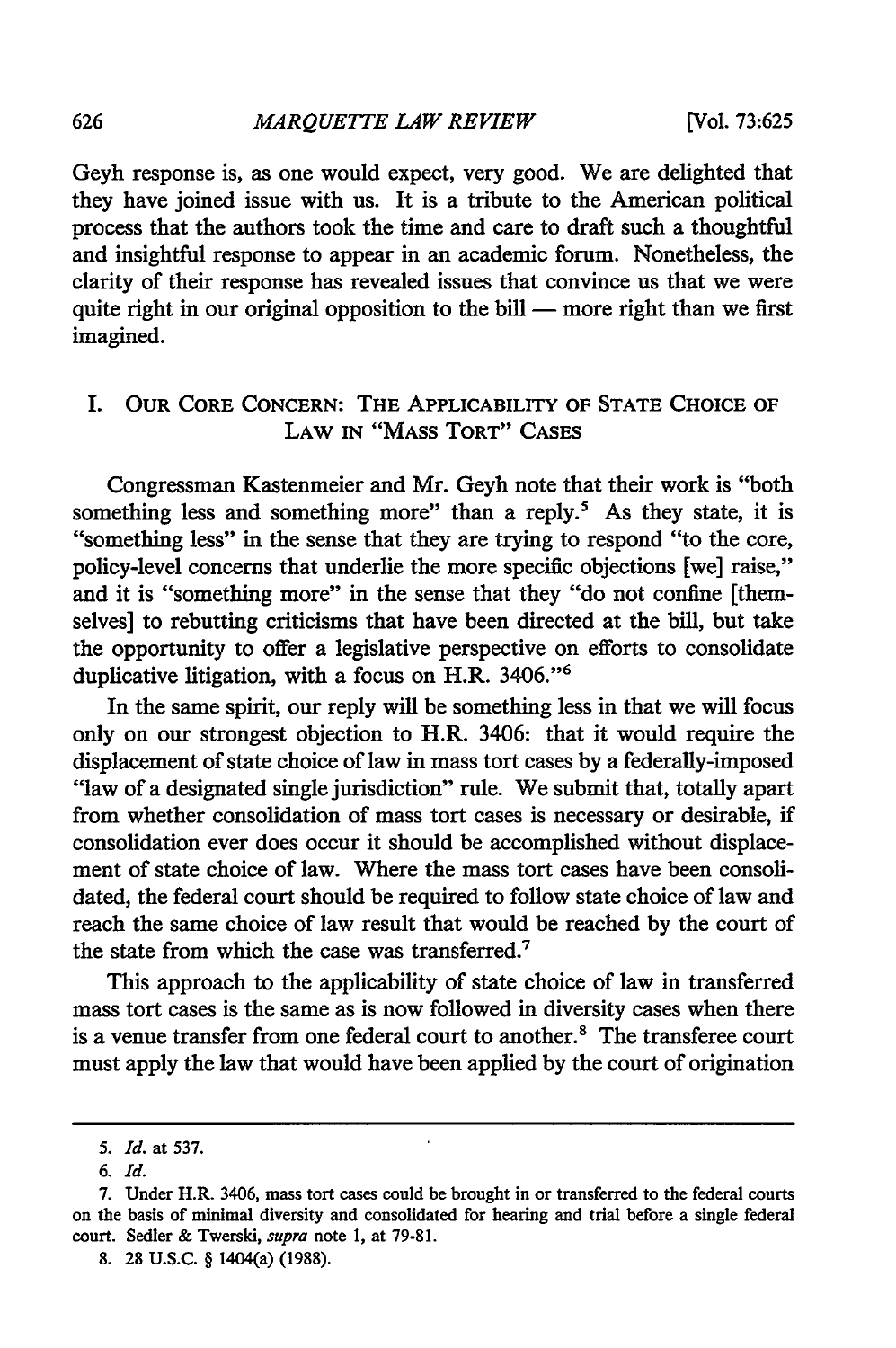regardless of whether the transfer of venue was initiated by the defendant<sup>9</sup> or by the plaintiff.10

Our objections to the displacement of state choice of law by a federally imposed "law of a designated single jurisdiction" rule are fully set out in the original article and will only be summarized here. First, the requirement that the "law of a single designated jurisdiction" governs all claims arising out of the same mass tort would improperly intrude on state sovereignty. Such an intrusion would deny states the power to determine what substantive law applies to the resolution of these cases, and in many instances would require the sacrifice of valid state interests.<sup>11</sup> Second, in practice, because of constitutional constraints on what state's law can be selected to apply in a conflicts case, a federally imposed "law of a designated single jurisdiction" rule for mass torts would run counter to progressive trends in choice of law and would impose a choice of law straightjacket in mass tort cases. In the vast majority of cases, the court would be forced to choose either the totally discredited "law of the place of the wrong" rule of the First Restatement,<sup>12</sup> or an equally rigid rule of "law of the place of conduct." In some cases, the court will simply run out of law, in that there will be no single designated jurisdiction whose law could constitutionally be applied to govern all the claims in the particular mass tort case.<sup>13</sup>

Congressman Kastenmeier and Mr. Geyh expended a great deal of effort on demonstrating a need for consolidation of mass tort cases. To the extent that they set out to respond to our core policy level concerns for the displacement of state choice of law in mass tort cases, they say that these concerns are overstated and that such displacement would not "constitute an unjustifiable intrusion upon state sovereignty, or [be] likely to yield untoward results."<sup>14</sup> But they devote surprisingly little discussion to these issues and do not respond directly to our core policy concerns. Rather, their approach tries to demonstrate the necessity for consolidation and to justify the displacement of state choice of law as an appropriate cost to achieve the benefits of consolidation.

In contending that displacement of state law would not constitute an unjustifiable intrusion on state sovereignty, they do little more than bootstrap the appropriate cost rationale. They recognize that under *Erie Rail-*

**1990]**

**<sup>9.</sup>** Van Dusen v. Barrack, 376 **U.S.** 612 (1964).

<sup>10.</sup> Ferens v. John Deere Co., 110 **S.** Ct. 1274, 1284 (1990).

<sup>11.</sup> Sedler & Twerski, *supra* note 1, at 86-98.

<sup>12.</sup> **RESTATEMENT** (FIRST) OF **CONFLICTS** OF **LAW** § 377 (1934).

**<sup>13.</sup>** Sedler & Twerski, *supra* note **1,** at **98-107.**

<sup>14.</sup> Kastenmeier & Geyh, *supra* note 4, at 538.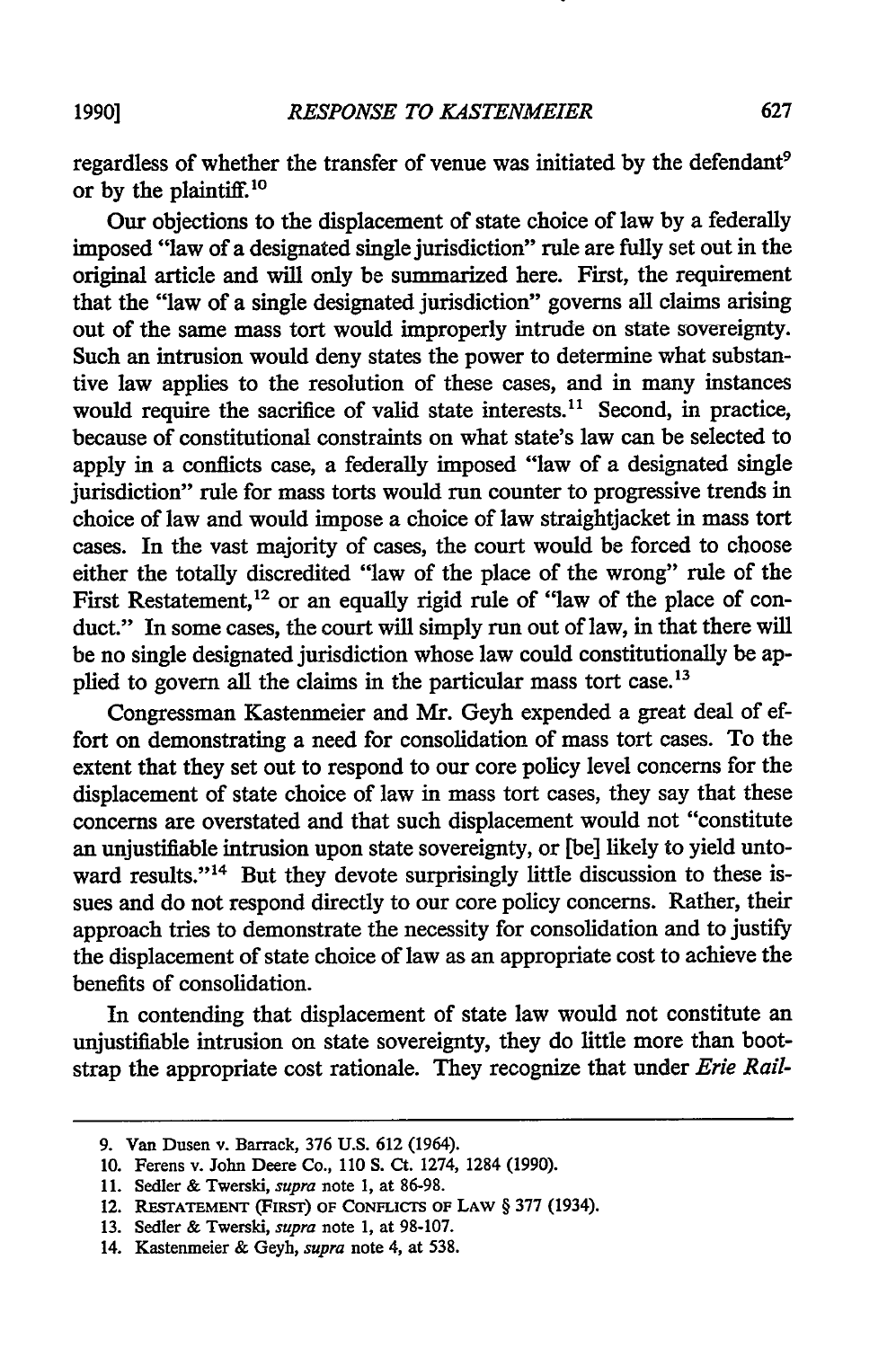*road Co. v. Tompkins15 and Klaxon Co. v. Stentor Electric Manfacturing Co. 1 <sup>6</sup>*a federal court hearing a diversity case must apply the substantive law of the state in which it sits, including that state's conflicts law. But they then say, "[tihat rule, however, is extremely hard to defend for actions within the scope of the **bill,** in which a federal court would not be acting as a surrogate state court, but rather serving a nationwide function that often could not have been served **by** any state court," so that in such a circumstance, it "made no sense to have a federal court bound **by** the conflicts laws of a single state."17

What this argument fails to consider is that the bill's basis for federal jurisdiction in mass tort cases is still diversity of citizenship, and that regardless of any nationwide function that is being served **by** federal court consolidation in mass tort cases, the federal court is still applying state law. In another part of the article, the authors strongly make this point, saying that the bill "respects the traditional role of state law in resolving issues of liability and damages in tort cases, and encroaches upon the states only to the extent it must to permit the desired consolidation."<sup>18</sup> Since the basis of federal jurisdiction in mass tort cases is still diversity and since state substantive law is being applied, the federal court, even if serving a nationwide function, is still a surrogate state court for *Erie* purposes.

#### II. **IDENTIFYING THE STAKES: VITAL STATE** INTERESTS **AND STATE-**FEDERAL UNIFORMITY OF RESULT

There can be little question that a major underlying premise of H.R. 3406 is that the efficiencies sought to be effected by the bill can only be accomplished by enacting a single choice of law rule to govern the claims of all the litigants in a mass tort case. Kastenmeier and Geyh do not argue otherwise.19 They indicate that if courts will be required to fragment the litigation to account for differing state laws, there is little to be gained **by** enacting the proposed legislation. The statutory "out," which permits a court to apply the laws of differing states to various issues or parties, is clearly to be used only in the rarest of circumstances.<sup>20</sup> Nor does there

<sup>15. 304</sup> **U.S.** 64 (1938).

**<sup>16. 313</sup> U.S. 487** (1941).

<sup>17.</sup> Kastenmeier & *Geyh, supra* note 4, at 555.

<sup>18.</sup> *Id.* at 563.

<sup>19.</sup> *Id.* at 555.

<sup>20.</sup> In their reply, the authors fall back on the possibility of the court's departing from the "designated single jurisdiction" rule and looking to additional sources of law in order to avoid "monstrously wrong" choice of law determinations. *Id.* at 566. This possibility, of course, undercuts all the justifications that have been advanced for the "single designated jurisdiction" rule in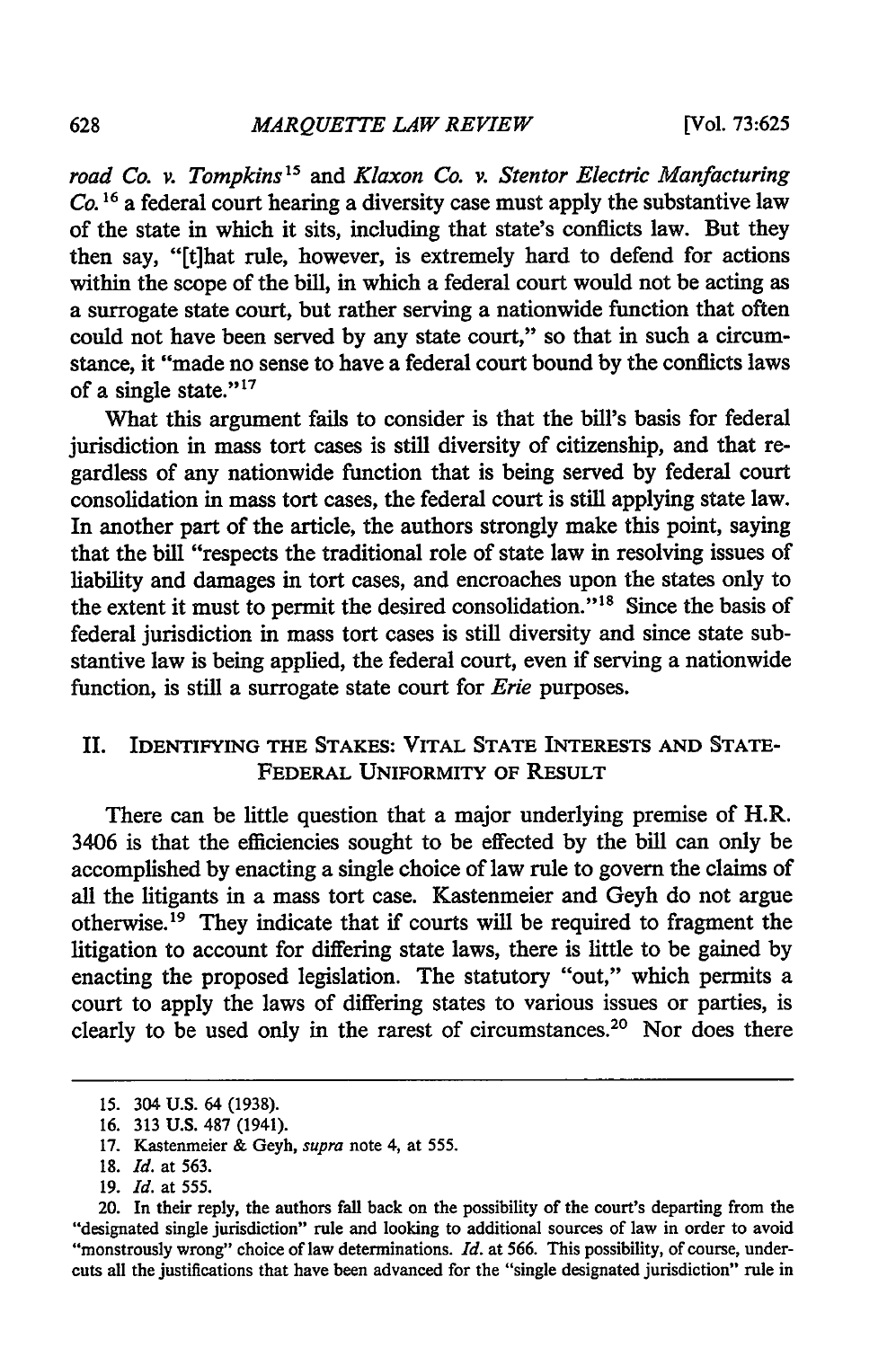seem to be much argument that the choice of law examples, which we set forth in the original article, would play out in the way explained. Significant state interests would have to be sacrificed. What may not be **fully** appreciated is just how many issues are subject to interstate conflict and how serious the intrusions will be.

A decade ago it appeared that the choice of law in tort cases would be a matter of rarefied academic interest. Tort law appeared to be taking on a national character. Differences between one state law and another were vanishing or being reduced to matters of inconsequential significance.<sup>21</sup> The onset of the insurance crisis in the early eighties and the product liability crisis in the late eighties spawned a legislative reform movement of unprecedented scope. Over forty state legislatures have enacted some form of tort reform legislation and further legislative initiatives are pending in a host of states.<sup>22</sup> The differences from one state to another are not mere matters of detail, but affect basic issues of duty, standard of care, causation, affirmative defenses, and recoverable damages. Today, when a state argues that it wishes its tort law to apply in a choice of law setting, it expresses a high order policy decision. No one need go searching under rocks to dis-

22. **A** compilation of state tort reform statutes that affect product liability claims can **be** found in the **CCH** Products Liability Reporter. *See also* **KEETON, OWEN, MONTGOMERY** & **GREEN,** PRODUCTS LIABILITY **AND SAFETY,** ch. **11 (2d** ed. **1989).** Many law review symposia have dealt with the general subject of state statutory tort law reform. *See* Twerski, *The Baby Swallowed the Bathwater,* 22 **U.C.** DAVIS L. Rrv. **1161 (1989);** Wright, *Allocating Liability Among Multiple Responsible Causes A Principled Defense of Joint and Several Liability for Actual Harm and Risk Exposure,* 21 **U.C. DAVIS** L. Rav. 1141 **(1988);** *Symposium on Developments in Tort Law and Tort Law Reform,* **18 ST. MARY'S** L.J. **669 (1987);** *Symposium. Issues in Tort Reform,* 48 **OHIO ST.** L.J. **317 (1987);** *Symposium on Tort Reform,* **10 HAMLINE** L. **REV.** 345 **(1987);** *Symposium, Tort and Reform: Will It Advance Justice in the Civil System?* **32 VILL.** L. **Rav.** 1211 **(1987);** *Tort Reform Symposium,* 24 **SAN DIEGO** L. REv. **795 (1987).** For a recent state court decision detailing the striking difference of opinion between state courts on market share liability, see Smith v. Eli **Lilly &** Co., **137 Ill. 2d** 222, **560 N.E.2d** 324 **(1990).**

the first place. As we pointed out in the original article, either "[d]ifferent law will apply to different parties and different issues" or "[i]n order to avoid fractionalization, a court will be compelled to opt for the law of a single jurisdiction." Sedler **&** Twerski, *supra* note **1,** at **105.**

<sup>21.</sup> Issues that dominated choice-of-law cases in the era in which the interest analysis revolution took place have simply faded from the scene. Host-guest immunities, which provided much of the early action, have for the most part disappeared from the American landscape. *See* Babcock v. Jackson, 12 **N.Y.2d** 473, **191 N.E.2d 279,** 240 **N.Y.S.2d** 743 **(1963);** *see also* W. **PROSSER &** W. **KETON, THE LAW OF TORTS** § 34 (5th ed. 1984 **&** Supp. **1985).** Similarly, interspousal immunity, which was the topic of considerable choice of law litigation, is now the law in only a small minority ofjurisdictions. *See, eg.,* Haumschild v. Continental Casualty Co., **7** Wis. **2d 130, 95 N.W.2d** 814 **(1957); EPSTEIN, CASES AND MATERIALS ON** TORTS 848-49 **(1990).** Wrongful death limitations provided the substance for many important choice-of-law cases. *See, ag.,* Kilberg v. Northeast Airlines, **9 N.Y.2d** 34, **172 N.E.2d 526,** 211 **N.Y.S.2d 133 (1961);** Griffith v. United Air Lines, 416 Pa. **1, 203 A.2d 796** (1964). Court opinions have also gone into oblivion. *See* W. PROSSER & **W. KEETON,** *supra §* **127.**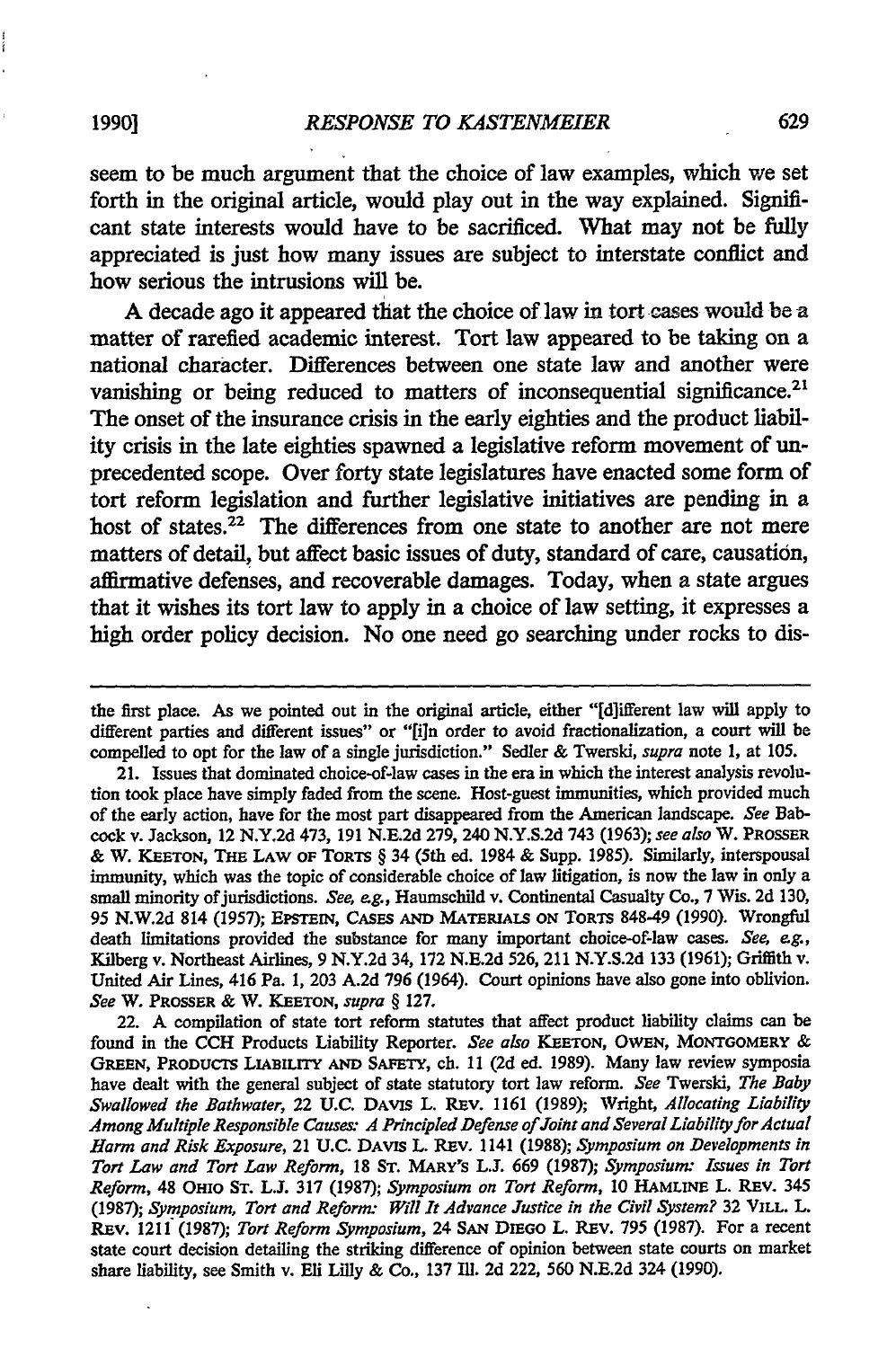630

cover what state interests are at stake. They are written in large bold type in ink that has hardly dried on the pages of state statute books.

We do not mean to intimate that all mass tort cases will be loaded down with dozens of choice of law issues. The real world does not reflect law school examination hypotheticals. But of this we are certain: when the conflicts cases arise, they will be significant and will seriously affect the rights of the parties involved.

In the context of displacement of state choice of law in mass tort cases, the importance of protecting legitimate state interests interacts with the uniformity of result objective of *Erie and Klaxon.* The uniformity of result objective is itself sufficient to preclude displacement of state choice of law in such cases. The harm to basic principles of federalism that would be brought about by the abandonment of this objective is even more severe when displacement of state choice of law also brings about the sacrifice of vital state interests. <sup>23</sup>

Let us now turn to the uniformity of result objective. The underlying premise of *Erie and Klaxon* is uniformity of result between federal and state courts in diversity cases. As the Supreme Court has stated:

In essence, the intent of [the *Erie]* decision was to insure that in all cases where a federal court is exercising jurisdiction solely because of the diversity of citizenship of the parties, the outcome of the litigation in the federal court should be substantially the same so far as legal rules determine the outcome of a litigation, as it would be if tried in a State court. The nub of the policy that underlies *Erie R. Co. v. Tompkins* is that for the same transaction the accident of a suit by a non-resident litigant in a federal court instead of in a State court a block away should not lead to a substantially different result.<sup>24</sup>

Because choice of law is obviously outcome-determinative, *Klaxon* requires that a federal court apply the choice of law rules of the state in which it sits. Likewise, in order to implement the policy of uniformity of result between state and federal courts in diversity litigation when there is a transfer of venue from one federal court to another, the transferee court must apply the law that would have been applied by the transferring court had the case remained there.

**<sup>23.</sup>** For early scholarly recognition that *Klaxon* gives voice to significant state interests and is logically mandated if interest analysis is the governing conflicts methodology, see Currie, *Change of Venue and the Conflict of Law: A Retraction,* 27 U. Cui. L. REv. 341 (1960), and Cavers, *Change in Choice-of-law Thinking and Its Bearing on the Klaxon Problem,* **ALI** Study of the Division of Jurisdiction Between State and Federal Courts, 154, **161** (Tent. Draft No.1 1963). 24. Guaranty Trust Co. v. York, 326 U.S. 99, **109** (1945).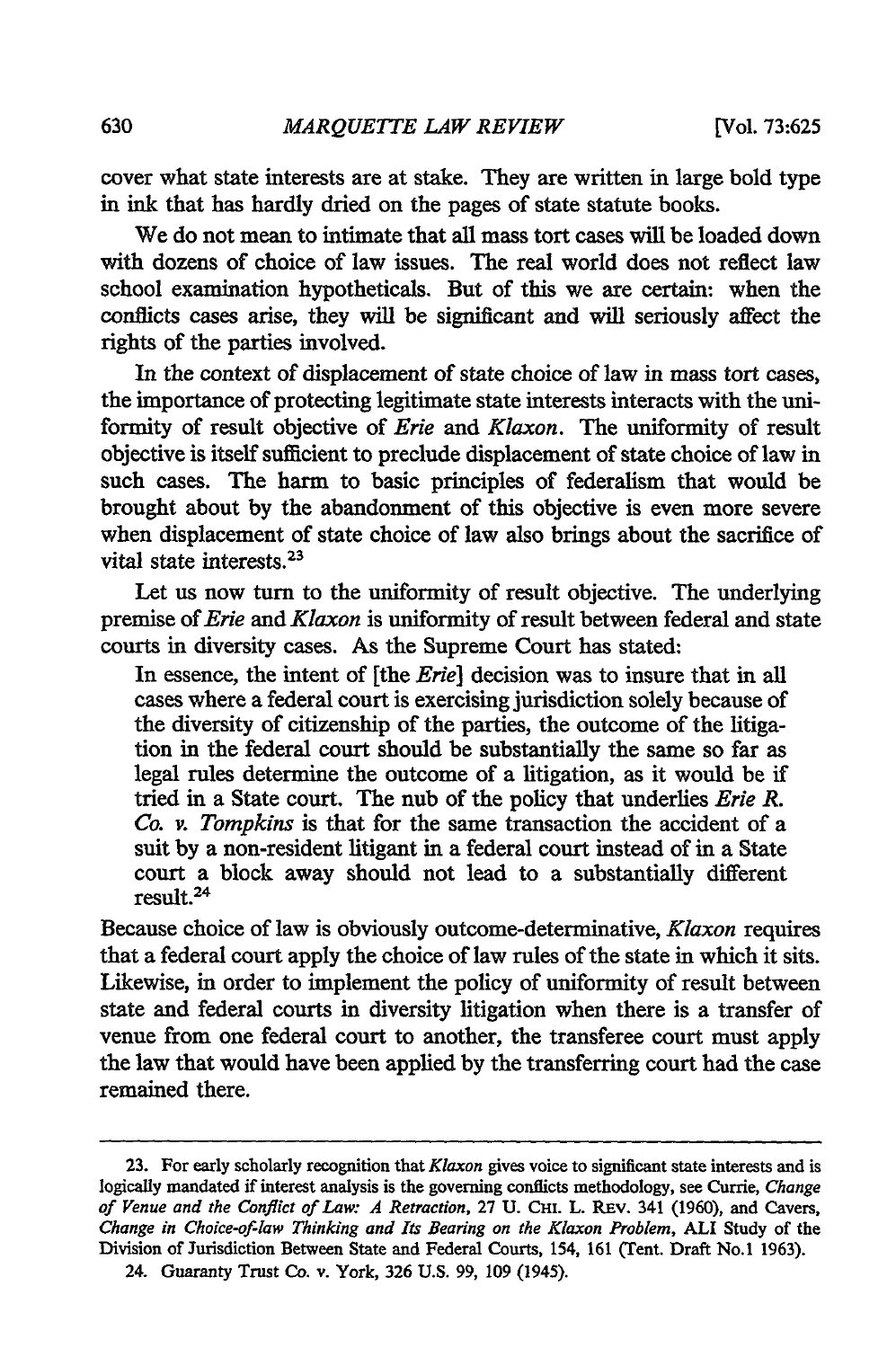The Supreme Court recently had occasion to reaffirm the latter principle in *Ferens v. John Deere Co.*,<sup>25</sup> where it held that the principle was applicable even when it was the plaintiff who initiated the transfer. The Court emphasized that the convenience objectives advanced by a transfer of venue should not "deprive parties of state law advantages that exist absent diversity jurisdiction," and that such transfer "does not change the law applicable to a diversity case."<sup>26</sup> Nor should it matter that it was the plaintiff who initiated the transfer, since the defendant does not lose any advantage thereby; the same law applies as would apply if the plaintiff had not initiated the transfer. $27$  Finally, the Court noted that a contrary result would "undermine the *Erie* rule in a serious way" because it would have the effect of "chang[ing] the state law applicable to a diversity case. **"28**

As we pointed out in the original article, this is exactly what happens under the "single designated jurisdiction" approach to choice of law. In a mass tort case, a party that wants a different choice of law result than would be obtained under the conflicts law of the state where the suit was brought may "change the state law applicable to a diversity case" by moving to transfer the case to a federal court under H.R. 3406.29

This change of law is illustrated by the airplane crash case we discussed in the original article.<sup>30</sup> There, California passengers boarded the plane in California, Michigan passengers boarded it in Michigan, and it crashed on take-off from the Detroit airport killing all aboard. The plane was designed and manufactured in New York, and the allegation is that the crash was due to a defect in the landing gear. California law favors plaintiffs, while Michigan and New York law favors manufacturers. Under a single designated jurisdiction rule, California law could not constitutionally be applied to determine the claims of the survivors of the Michigan residents. Thus, the only law of a designated single jurisdiction that could be applied would be the law of Michigan or New York, both of which favor manufacturers.<sup>31</sup> If the survivors of the California residents sue in California, California will

**<sup>25. 110</sup>** S. Ct. 1274 (1990).

<sup>26.</sup> *Id.* at 1280.

**<sup>27.</sup>** *Id.*

**<sup>28.</sup>** *Id.* at 1281.

<sup>29.</sup> It is completely disingenuous to suggest, as Kastenmeier and Geyh do, that "[p]arties wishing to litigate their accident cases in duplicative state actions may do so," and that all the bill does is offer the parties "the alternative of a consolidated federal forum that becomes available only if one or more parties chooses to use it." Kastenmeier **&** Geyh, *supra* note 4, at 562. Under the bill, removal of the case to the federal court is not "consensual." The defendant has the power to remove the case to federal court and thereby to change the law applicable to a diversity case.

**<sup>30.</sup>** Sedler **&** Twerski, *supra* note 1, at 101-02.

**<sup>31.</sup>** *Id.*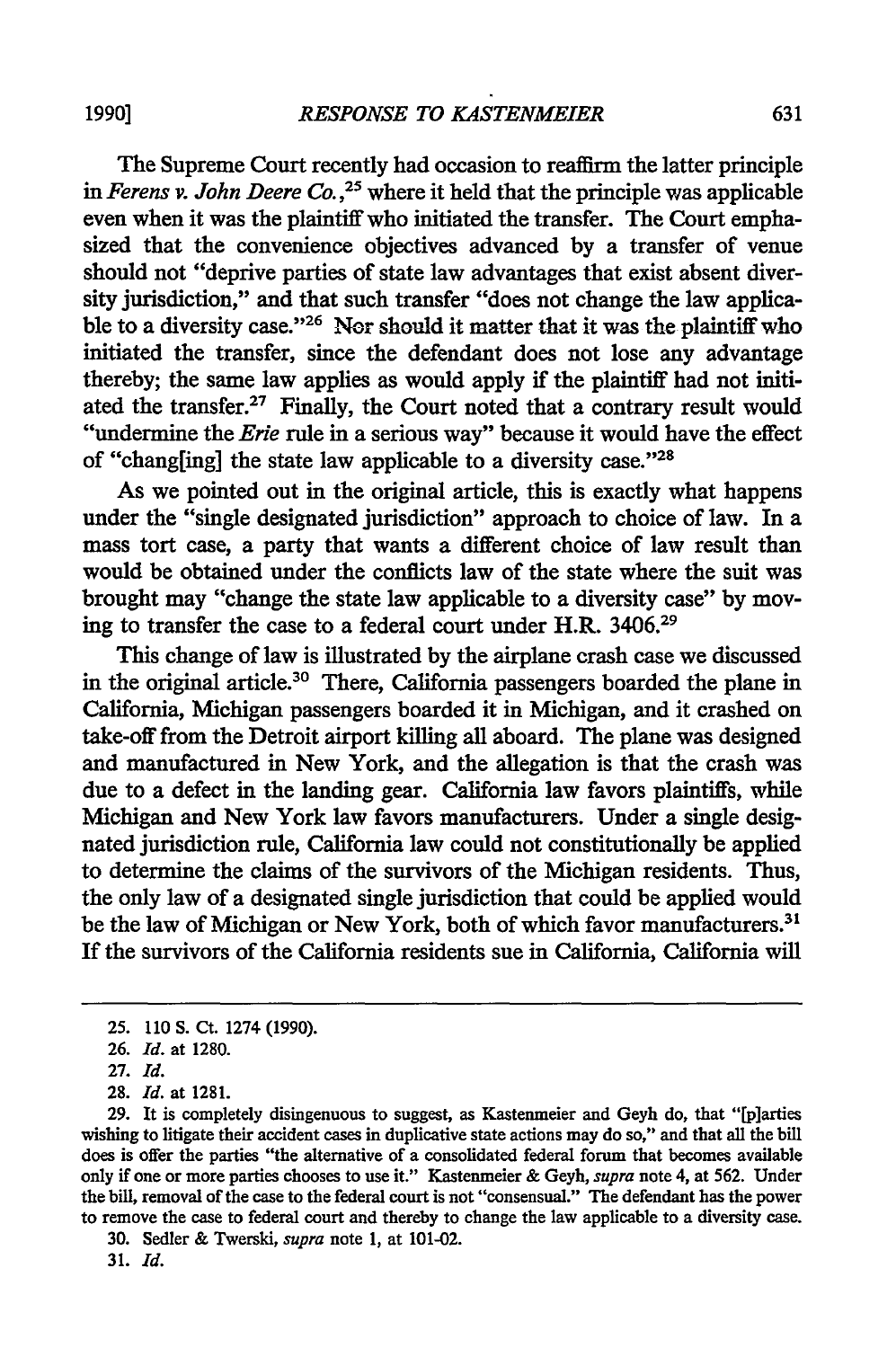undoubtedly apply its plaintiff-favoring rule. To avoid this result, under H.R. 3406, the manufacturer may have the case transferred to a federal court, which is compelled to apply the New York or Michigan manufacturer-favoring rule.

What *Erie and Klaxon* were designed to prevent, therefore, would come to pass. There would be a "change of state law in a diversity case" because the manufacturer would be able to remove the case to a federal court that is "not bound by the choice of law rules of any state." Furthermore, as the above example indicates, such a result prevents California from implementing the plaintiff-favoring policy reflected in its law in a case where it has a very strong interest in doing so. To say the least, such a result sacrifices vital state interests on the altar of efficiency and strongly intrudes upon state sovereignty in an area traditionally reserved to the states in our constitutional system. For this reason, it can hardly be called an "appropriate cost" of consolidation.

#### III. THE **SPURIOUS JUSTIFICATIONS**

The authors next advance a series of justifications for the "law of a single designated jurisdiction" rule.<sup>32</sup> These justifications, originally set forth **by** the Department of Justice, are that the "law of a single designated jurisdiction" rule is necessary to avoid the purported evils of **(1)** "choice of law litigation of staggering complexity," (2) "delay in settlements resulting from uncertainty in the choice of law to be applied," (3) "impetus toward forum shopping," and (4) "a perceived unfairness when different bodies of law are applied to different parties in the same case."<sup>33</sup> We will consider each of these justifications separately and demonstrate that they are completely spurious.

#### *A. "Choice of Law Litigation of Staggering Complexity"*

The authors simply state that the "law of a single designated jurisdiction" rule is necessary to avoid "choice of law litigation of staggering complexity."34 But there is no further explanation of what this means. Presumably it refers both to the purported difficulty of deciding any choice of law issue and to the purported number of choice of law issues that will arise in a mass tort case. Neither concern is supportable. In practice,

**<sup>32.</sup>** Kastenmeier **&** Geyh, *supra* note 4, at 557.

<sup>33.</sup> *Id.* (quoting *Court Reform and Access to Justice Act: Hearings on H.R. 3152 Before the Subcomm. on Courts, Civil Liberties and the Administration of Justice of the House Comm. on the Judiciary,* 100th Cong., 1st and 2nd Sess. 228 (1987-88)). 34. *Id.*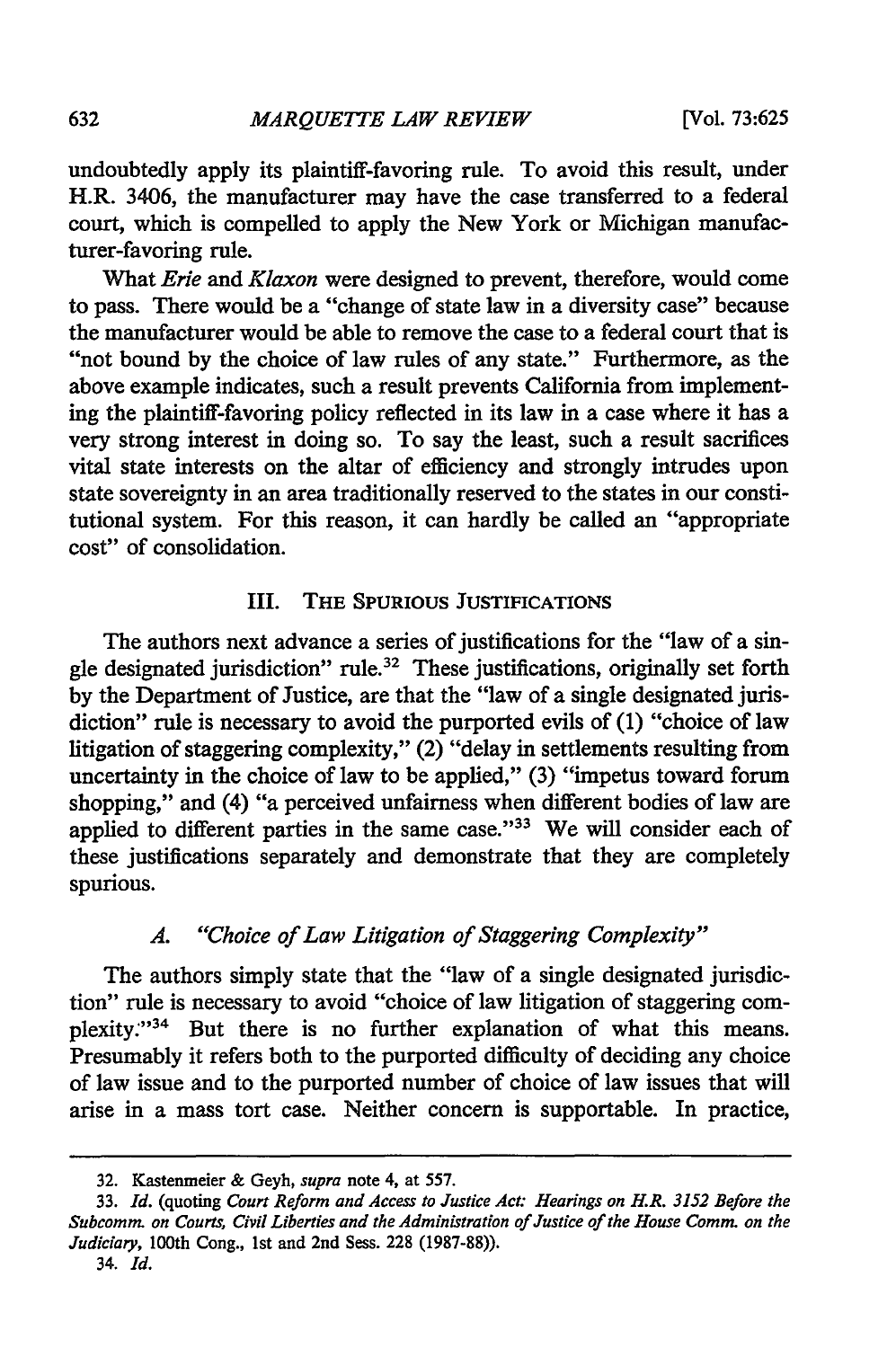choice of law issues in tort cases are not at all difficult to resolve. Choice of law issues in tort cases tend to fall into certain fact-law patterns, and courts that have abandoned the traditional "place of the wrong" rule tend to reach predictable results in these cases.<sup>35</sup> These results depend primarily on a consideration of the policies reflected in the laws of the involved states and the interest of each state in applying its law in order to implement that policy.36 In practice, then, conflicts tort cases are not at all complex.

Likewise, the number of choice of law issues that will arise in any mass tort case is limited, and most of these issues can be resolved prior to trial. Even when a case is connected with more than one state or with a number of states, the laws of the involved states will not differ on most of the issues in the case. Where there is a difference, it can be pinpointed. Consider again the California-Michigan-New York airplane crash. Since Michigan and New York have the same negligence rule for design defect claims, no conflict of laws is presented with respect to the claims of the survivors of the Michigan residents against the New York manufacturer. **A** conflict of laws is presented with respect to the claims of the survivors of the California residents against the New York manufacturer, which the California courts would resolve in favor of the application of California law. Under consolidation, there could be common discovery and pre-trial proceedings for both sets of claims, but trial before different juries on the claims of the California survivors and the claims of the New York survivors. This loss of efficiency seems a small price to pay for adherence to the principle of uniformity of result in diversity cases and respect for implementation of the important interests of California. And even when the plaintiffs come from a large number of states and there is more than one defendant the case can be broken down into subgroups of parties, much in the manner of subclasses in a class action,<sup>37</sup> and the conflict of laws issues resolved with respect to each subgroup of parties.<sup>38</sup>

**1990]**

**<sup>35.</sup>** *See generally* Sedler, *Rules of Choice of Law Versus Choice-of-Law Rules: Judicial Method in Conflicts Torts Cases,* 44 **TENN.** L. REv. **975, 979-83 (1977).**

**<sup>36.</sup>** *See* Sedler, *The Governmental Interest Analysis Approach to Choice of Law: An Analysis and a Reformulation,* **25 UCLA** L. REv. **181, 227-33 (1977).**

**<sup>37.</sup> FED. P.** Civ. P. 23(c)(4).

**<sup>38.</sup>** The subgroups would typically consist of the following: **(1)** plaintiffs from states with a plaintiff-favoring rule; (2) plaintiffs from states with a defendant-favoring rule; **(3)** defendants from states with a defendant-favoring rule; and (4) defendants from states with a plaintiff-favoring rule. There would be no conflict of law issues in the cases involving plaintiffs from states with a plaintiff-favoring rule and defendants from states with a plaintiff-favoring rule, or in the cases involving plaintiffs from states with a defendant-favoring rule and defendants from states with a defendant-favoring rule.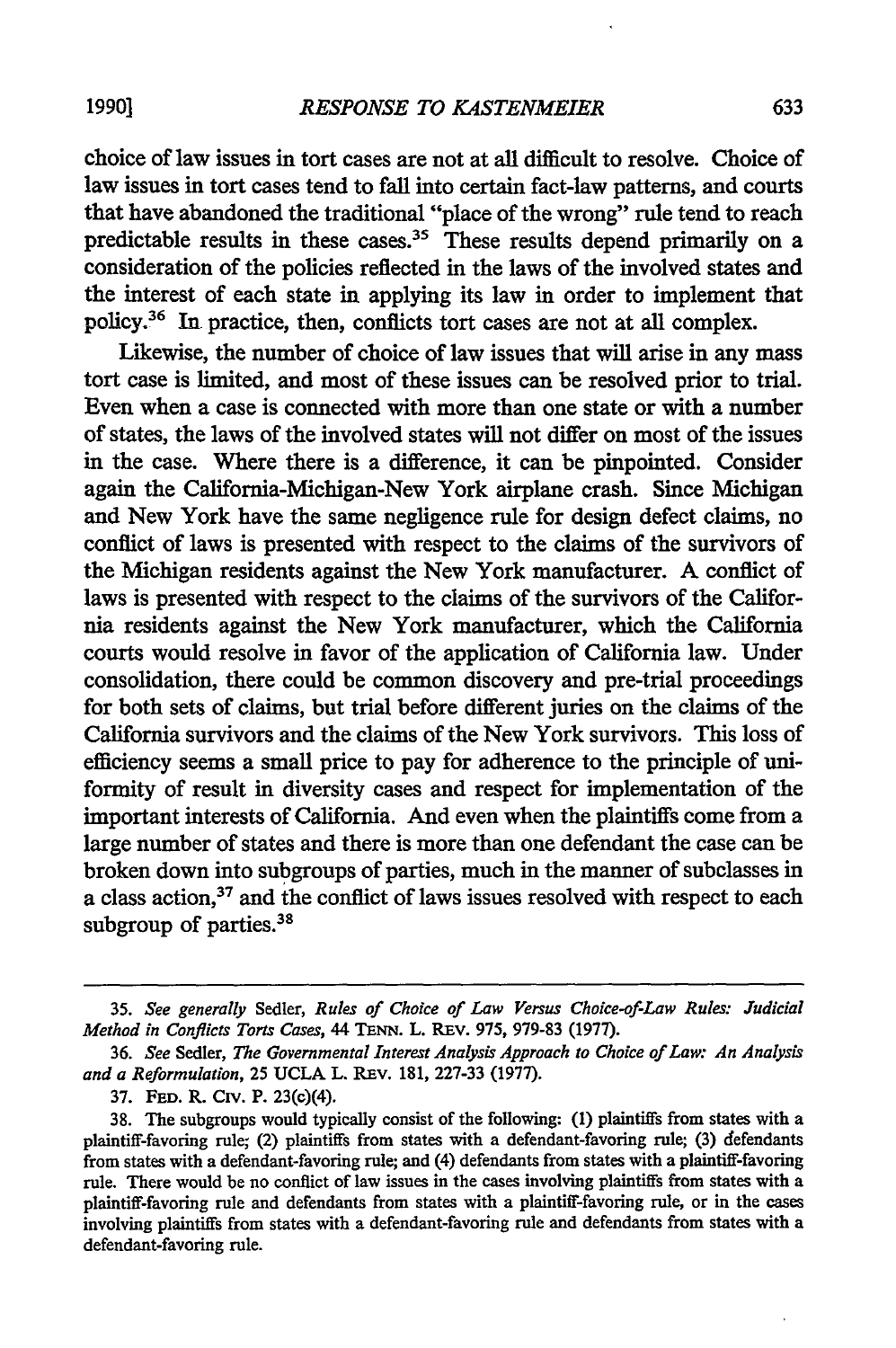We have demonstrated, therefore, that even with consolidation it is not necessary to have all of the cases determined under the substantive law of a "single designated jurisdiction" in order to avoid "choice of law litigation of staggering complexity." The cases can be grouped into fact-law patterns, and by following the approach as it is followed with respect to transfer of venue under 28 U.S.C. § 1404(a), the court would apply to each fact-law pattern the relevant choice of law rules of each of the states from which the case has been transferred. This will result in a limited number of party groupings for trial. All that is then required is the empaneling of separate juries, which can hear the evidence in common and decide the case under separate instructions. While this approach imposes greater efficiency costs than a "law of a single designated jurisdiction" rule, it implements very important federalism policies and to us seems worth the cost.

#### *B. "Delay in Settlements" and "Forum Shopping"*

Likewise, once the choice of law decisions are made there will be no "delay in settlements resulting from uncertainty in the choice of law to be applied."<sup>39</sup> The substantive law applicable to the resolution of each plaintiff's claim against each defendant will be known and to that extent will facilitate settlement.

Regarding so-called "forum shopping," as we have pointed out above, the "law of a single designated jurisdiction" rule encourages forum shopping by defendants: the defendant can remove the case from a state where the choice of law result is plaintiff-favoring in hopes of getting a different choice of law result under the "law of a single designated jurisdiction" rule that must be followed by the federal court to which the case has been removed. As the Supreme Court has recently noted: "An opportunity for forum shopping exists whenever a party has a choice of forums that will apply different law."<sup>40</sup> In this sense, the plaintiff in a mass tort case has engaged in forum shopping when making the initial decision where to bring the suit. All the law of a single designated jurisdiction rule does is to compound forum shopping by giving the defendant a chance to forum shop also. Consequently, to justify the "law of a single designated jurisdiction" rule in terms of "avoiding an impetus toward forum shopping" is patent nonsense; the rule will have exactly the opposite effect.

<sup>39.</sup> Kastenmeier & Geyh, *supra* note 4, at 557.

<sup>40.</sup> Ferens v. John Deere Co., 110 S. Ct. 1274, 1282 (1990).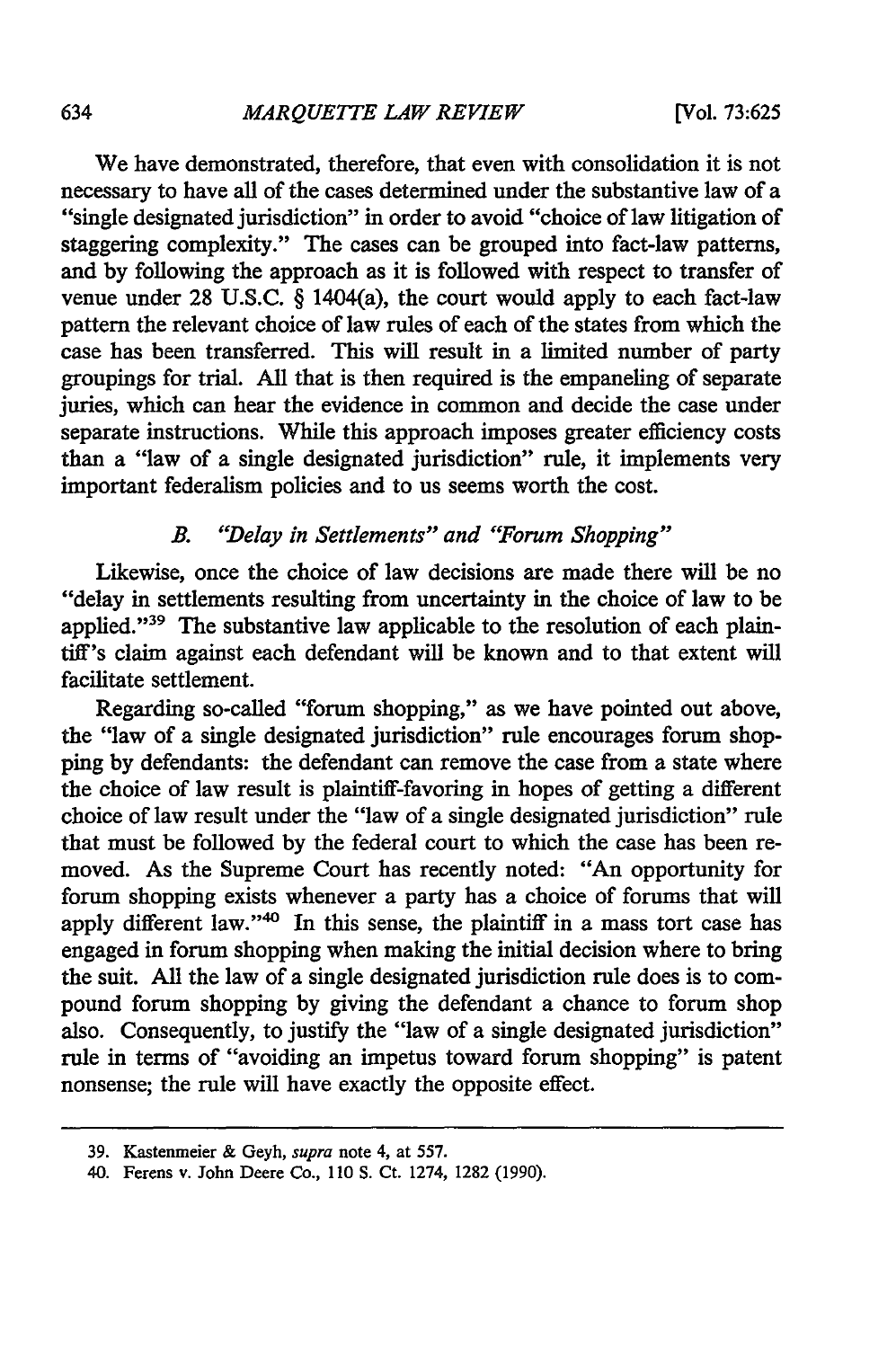**1990]**

#### *C. "Perceived Unfairness" Horizontal Versus Vertical Inequality*

Finally, we come to the matter of "perceived unfairness when different bodies of law are applied to different parties in the same case."41 Here the authors state that "the 'unfairness' associated with depriving a party of the protection of state laws to which it might otherwise be entitled must be balanced against the unfairness associated with applying different sources of law to identically situated accident victims."<sup>42</sup> They raise the following specter:

Two passengers sitting side **by** side in the same airplane are killed in the same crash, and their families **file** identical wrongful death suits against the airline in different courts. Under current law, it is possible that the airline could be found negligent in one suit, but not the other, entitling the family of one victim to receive complete compensation for its loss, while the family of the other victim receives a **bill** for court costs.<sup>43</sup>

They argue that a single choice of law rule would promote equality of result.<sup>44</sup> What they fail to perceive is that they have bartered vertical equality for horizontal equality - and they have made a very bad trade.

Consider the plane crash described above and imagine one hundred plaintiffs from California and **fifty** plaintiffs from Illinois, all killed when the plane crashes on take-off in Illinois. Assume that California law applies to allow recovery for California plaintiffs, but that Illinois law would deny recovery for the Illinois plaintiffs under less favorable Illinois law. If asked to explain the result to the Illinois plaintiff, we could point to the fact that the state which has the most significant interest with their well-being has denied recovery in such cases. They are, in fact, treated as Illinois treats its residents in a domestic injury case. The horizontal inequality is present, but it is explainable. Reasonable people can understand that different legal systems provide different rights to their respective residents.

Now let us look at the same case under H.R. 3406. If the "law of a designated single jurisdiction" rule is to apply, either all parties will be allowed recovery or denied recovery. Assume that the court chooses the choice of law rule that denies recovery. Now the disappointed California plaintiffs ask, "Why did we lose?" The answer has to be "Because you were involved in an accident that involved more than twenty-five people. We sacrificed you to efficiency." We submit that the answer has no explanatory

<sup>41.</sup> Kastenmeier & Geyh, *supra* note 4, at **557.**

<sup>42.</sup> *Id.* at **565-66.**

<sup>43.</sup> *Id.* at **551.**

<sup>44.</sup> *Id.* at **552.**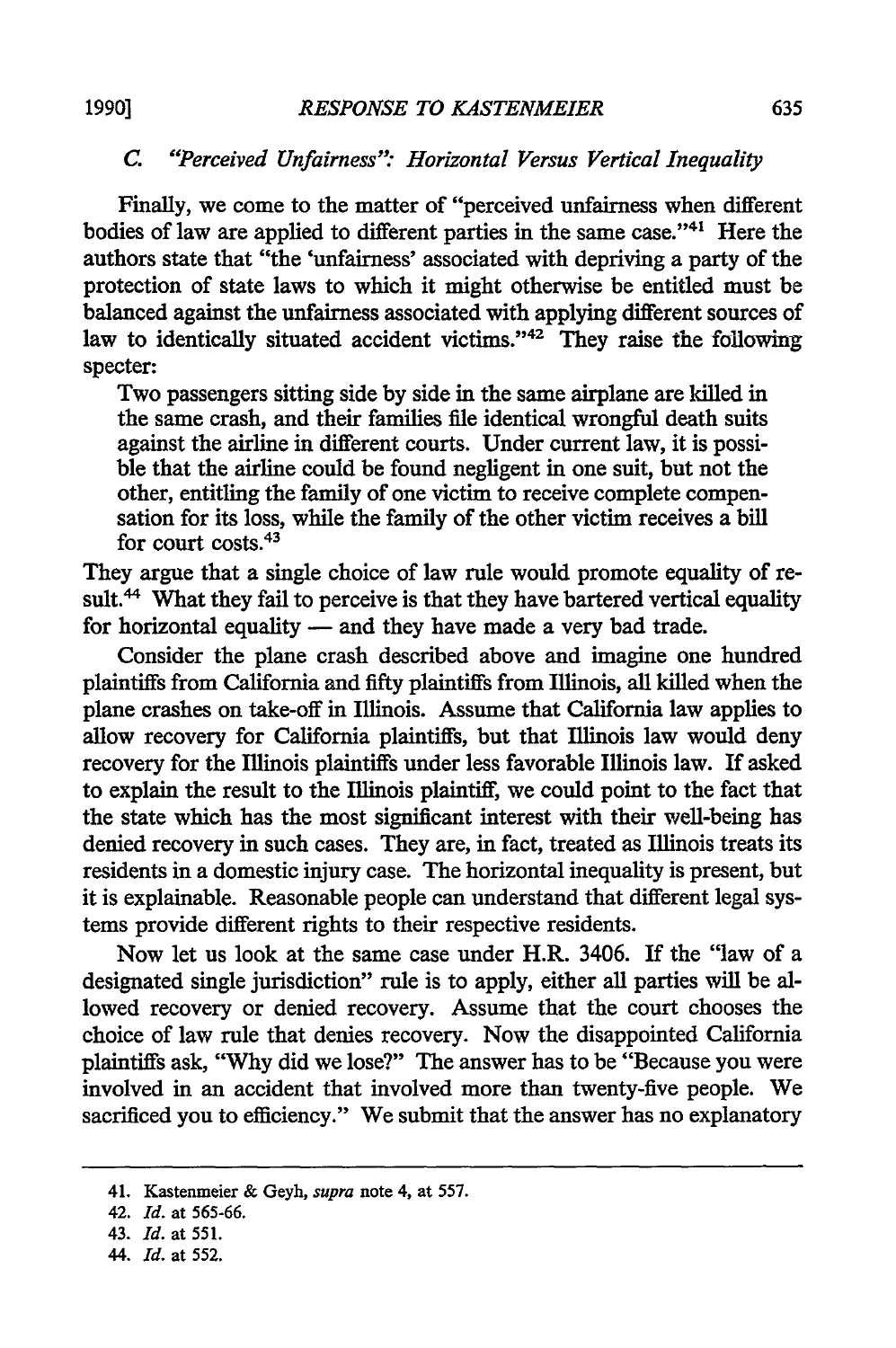power whatsoever. It would be quite different if the source of law chosen to govern mass torts were federal substantive tort law especially tailored to deal with mass tort litigation. The answer would be that the law that governs his or her litigation was designed to respond to the unique problems of mass torts. But H.R. 3406 does not create such a body of federal law. Parties are relegated to state tort law. The decision as to which body of law will govern will be determined by the number of victims in the tragedy. When more than twenty-five victims are involved, one body of law governs; when less than twenty-five are involved, another body of law governs. Thus, we strongly disagree with Kastemeier and Geyh. They have given up consistency for a single transaction and have bartered both substantive fairness to the parties and inequality between similarly situated parties but for the fact that one was injured in an accident that had more people involved in it.

Ultimately, the inherent fallacy in the Kastenmeier and Geyh position is the assumption that accident victims are "similarly situated," *simply because they have been involved in the same accident.* Neither the authors nor the Department of Justice explain what makes victims of the same accident similarly situated. The question that immediately comes to mind: "With respect to what are they similarly situated?" They are similarly situated only in the sense that they have been involved in the same accident. But they are not similarly situated with respect to the policies embodied in the laws of the involved states nor the interests of the involved states in having their laws applied in order to implement the policy reflected in those laws.

#### IV. THE PRACTICAL **FALLOUT**

Finally, we urge Kastenmeier and Geyh to take a realistic look at litigation the way it would look the day after H.R. 3406 would become law. What law would litigants expect to govern their cases? It has taken twentyfive years of turmoil since the onset of the choice of law revolution to bring some predictability and stability to the field. In any given state, if one examines the choice of law cases, one can predict with fair accuracy what law that state would apply to a choice of law issue presented in a particular case.45 Under H.R. 3406 that process would have to begin anew. Each

<sup>45.</sup> There is now a well-developed body of case law in every jurisdiction that indicates which particular brand of interest analysis the state follows and how the theory plays out in practice. See, e.g., Milkovich v. Saari, 295 Minn. 155, 203 N.W.2d 408 (1973); Schultz v. Boy Scouts of Am., Inc., 65 N.Y.2d 189, 480 N.E.2d 679, 491 N.Y.S.2d 90 (1985); Neumeier v. Kuehner, 31 N.Y.2d 121, 286 N.E.2d 454, **335** N.Y.S.2d 64 (1972); Erwin v. Thomas, 264 Or. 454, 506 P.2d 494 (1973). Though there is substantial controversy among different states on how to resolve choice-of-law problems, within a given state results are highly'predictable. For a thorough and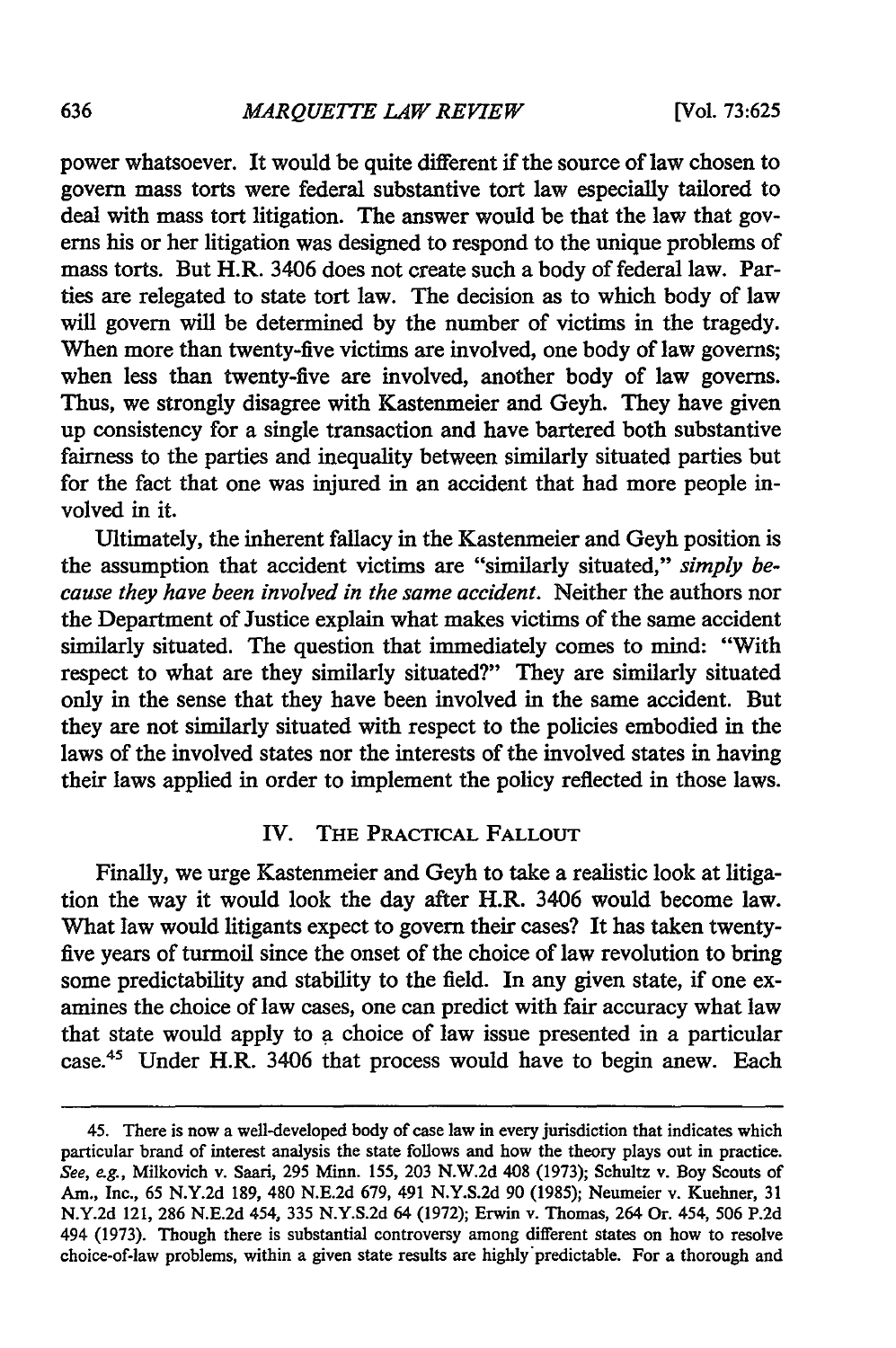federal court of appeals would have to decide for itself which "brand of interest analysis" it would follow and how it would balance various interests.<sup>46</sup> Another quarter century of chaos awaits us. Any expectation that the United States Supreme Court would step in and provide guidance is likely to be unrealistic.<sup>47</sup> And one almost shudders to think of what the results would be if the Supreme Court did get involved.<sup>48</sup> By almost all accounts, the work product of the Court in the areas of choice of law and jurisdiction has been quixotic. In short, for the foreseeable future mass tort cases will not be resolvable quickly through litigation or settlement because we will have to wait for the courts to create this new body of "federal choice of law principles."

47. If the Court's decisions in Allstate Ins. Co. v. Hague, 449 U.S. 302 (1981), and Sun Oil Co. v Wortman, 486 U.S. 717 (1988), are any barometer, the Court appears unwilling to strike down even highly imprudent, if not outrageous, state choice-of-law decisions. Perhaps, given the mandate to create federal choice-of-law principles, the Court might attempt to work out conflicts between differing views of the various circuit courts. It is likely, however, that there will be a long period of gestation before the Court would be prepared to act decisively.

48. The work of the Court in the area of in personan jurisdiction has left even the most knowledgeable observers befuddled. *See, eg.,* Asahi Metal Indus. Co. v. Superior Court of Cal., 480 U.S. 102 (1987); Burger King Corp. v. Rudzewicz, 471 U.S. 462 (1985); World-Wide Volkswagen Corp. v. Woodson, 444 U.S. 286 (1980). For critical commentary, see, eg., Cox, *The Interrelationship of Personal Jurisdiction and Choice of Law: Forging New Theory Through* Asahi Metal Industry Co. v. Superior Court, 49 U. Prrr. L. REV. 189 (1987); Dessen, *Personal Jurisdiction after Asahi: The Other (International) Shoe Drops,* 55 **TENN.** L. REv. (1987); Seidelson, *A Supreme Court Conclusion and The Rationales That Defy Comprehension:* Asahi Metal Industries Ltd. v. Superior Court of California, 53 BROOKLYN L. REv. 563 (1987); Stewart, *A New Litany of Personal Jurisdiction,* 60 COLO. L. REv. 5 (1989); Weintraub, *Asahi Sends Personal Jurisdiction Down the Tubes,* 23 TEXAS **INT'L L.J.** 55 (1988); and *Symposium,* Asahi Metal Industry Co. v. Superior Court *and The Future of Personal Jurisdiction,* 39 S.C.L. REV. 815 (1988).

The Court continues to be fascinated by the subject of jurisdiction and now appears poised to do even further damage to well-settled doctrine. *See* Shute v. Carnival Cruise Lines, 897 F.2d 377 (9th Cir. 1990), *cert. granted,* 59 U.S.L.W. 3209 (U.S. Oct. 1, 1990) (No. 89-1647).

enlightening discussion of the various choice-of-law approaches adopted **by** the various states, see R. **WEINTRAUB, COMMENTARY ON THE CONFLICT OF LAWS** § **6.16 - .32 (3d** ed. **1986).**

<sup>46.</sup> Not only would a federal court face the difficult task of deciding which of the various choice-of-law methodologies it would have to adopt, it would face the problem of choice in a most difficult setting. A federal court sitting in a diversity case with total freedom to choose law as it sees fit is a disinterested state. In normal interstate conflict cases when a state decides that a true conflict between the parties of two interested jurisdictions exists, the forum will usually opt to apply its own law. *See* Sedler, *supra* note 35. It is a rare conflicts case in which the forum is a disinterested state. There is little guidance in state choice-of-law methodology on how to treat the true conflict case in this setting. Thus, a federal court seeking to find its way would have to face the "true conflict" case in a setting for which there is little guidance from state decisional law. For an early exploration of this problem, see CAVERS, THE CHOICE OF LAW PRocEss 216-24 (1965).